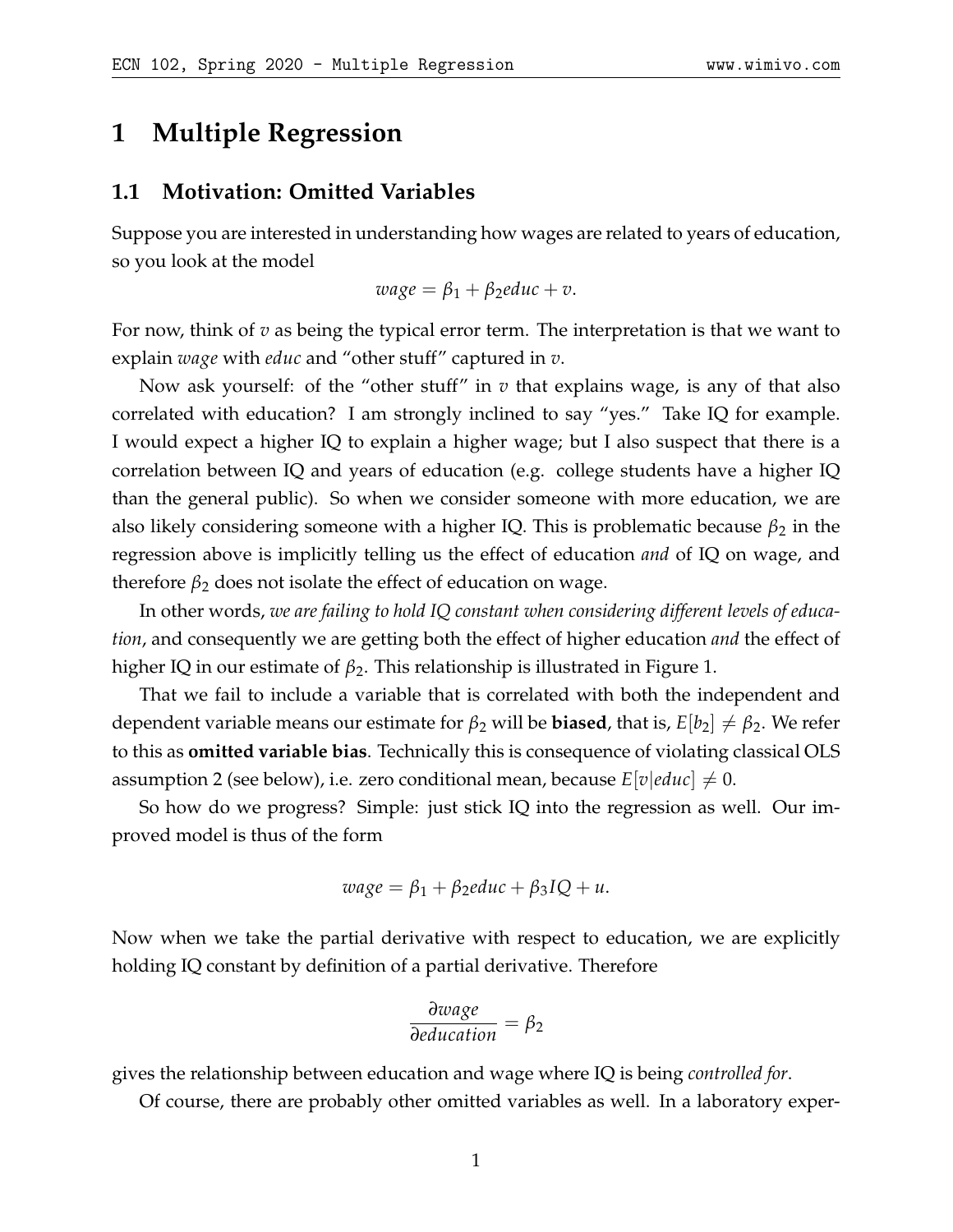iment, ideally all of these factors can be controlled for if the experiment is properly designed. But we are limited to the data we observe, which may or may not contain all relevant variables. (Probably won't.) Thus, even if we control for a bunch of variables, we still can never be certain that we have fully determined the direct relationship between any *x* and *y*.

<span id="page-1-0"></span>

FIGURE 1: More education is correlated with higher wage, but it's also correlated with higher IQ. If we do not hold IQ constant, then we are not accurately characterizing the relationship between education and wage.

On the other hand, if an omitted regressor is correlated with *y* but not with *x*, then omitting it is fine. The omitted regressor is still part of *u* because it is something that explains *y* but isn't in the regression. But because it isn't correlated with *x*, the zero conditional mean assumption  $E|u|x| = 0$  still holds, and therefore estimates are still unbiased and consistent.

For instance, consider again  $wage = \beta_1 + \beta_2$ *educ* + *v*. Tall people on average earn a higher wage than short people, so height is relevant in explaining *wage*: it's part of *v*, one of the "other things" that explain wage. But tall people are not on average more educated than short people, so height is not correlated with *educ*. In this case there is no omitted variable bias from omitting height: changes in education do not mean we are implicitly considering changes in height.

To so summarize:

- If a variable is relevant (it explains *y*) and is correlated with any included regressors, then it is a *confounding variable*: omitting it from the regression violates OLS assumption 2 and estimates suffer from the omitted variable bias and are inconsistent.
- If a variable is relevant (it explains *y*) and is not correlated with any included regressors, then omitting it from the regression is fine: estimates are unbiased and consistent.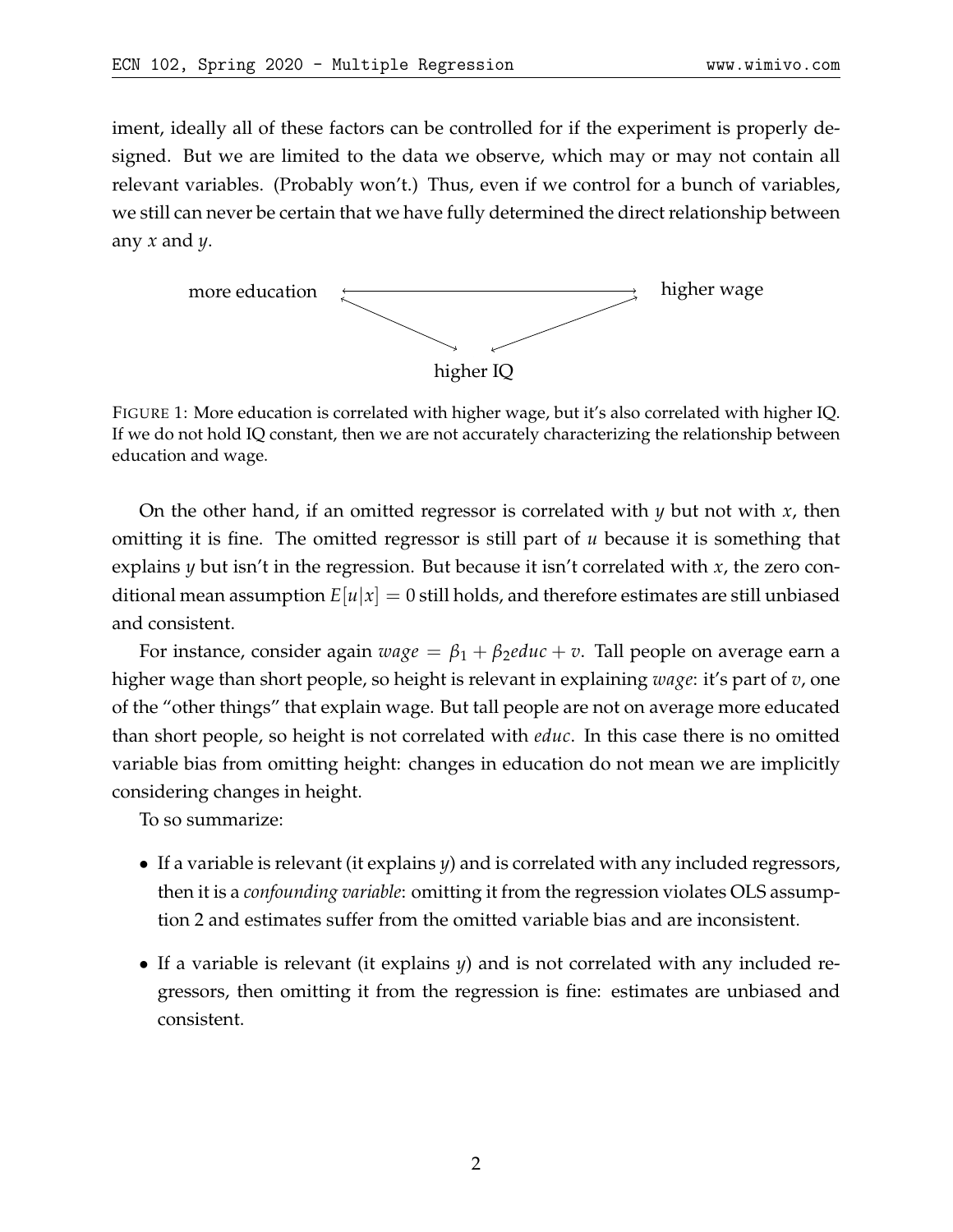### **1.2 Example: Wages**

. regress wage educ

Import wages.dta into Stata. It contains, you guessed it, information about (monthly) wages, education, IQ, and some other stuff. If we regress wages on education, the result is

$$
\widehat{wage} = 139.12 + 61.59 \times educ.
$$

This implies that someone with one more year of education would be expected to have a higher monthly wage by \$61.59. But as discussed earlier, this is implicitly including the effect of a higher IQ, since the model above fails to control for IQ. We control for IQ by regressing wage on both education and IQ. By doing so, we expect the effect of education to be lower because now the effect isn't being exaggerated by a higher IQ. Indeed,

 $\widehat{wage} = -131.67 + 44.27$ *educ* + 4.95*IQ*.

So as predicted, the estimated effect of education on wage drops from 61.59 to 44.27. Before controlling for IQ, our estimate of *β*<sup>2</sup> had an *upward bias*.

The relevant Stata commands and output are given below.

| Source 1               | SS                           | df      | MS                                       |          | Number of obs<br>F(1, 850)                                                                                                                                    | $\equiv$<br>$=$ | 852<br>107.82         |
|------------------------|------------------------------|---------|------------------------------------------|----------|---------------------------------------------------------------------------------------------------------------------------------------------------------------|-----------------|-----------------------|
| Model                  | 15622714.1 1                 |         | 15622714.1                               |          | $Proof \begin{minipage}{.4\linewidth} \hspace*{1.0pt} \texttt{Prob} > \hspace*{1.0pt} \texttt{F} > \hspace*{1.0pt} \texttt{=} \hspace*{1.0pt} \end{minipage}$ |                 | 0.0000                |
| Residual               |                              |         | 123165191 850 144900.225                 |          | $R$ -squared =                                                                                                                                                |                 | 0.1126                |
|                        |                              |         |                                          |          | Adj R-squared                                                                                                                                                 |                 | 0.1115<br>$=$ 100 $-$ |
| Total                  | 138787905                    | 851     | 163088.02                                | Root MSE |                                                                                                                                                               | $=$             | 380.66                |
| wage                   | Coef.                        |         | Std. Err. t P> t                         |          |                                                                                                                                                               |                 | [95% Conf. Interval]  |
|                        |                              |         |                                          |          |                                                                                                                                                               |                 |                       |
| educ                   |                              |         | $61.58627$ 5.931167 10.38 0.000 49.94482 |          |                                                                                                                                                               |                 | 73.22772              |
| $\_cons$               | 139.1171 81.16017            |         |                                          |          |                                                                                                                                                               |                 | 298.415               |
| . regress wage educ iq |                              |         |                                          |          |                                                                                                                                                               |                 |                       |
| Source                 | <b>SS</b>                    | df      | ΜS                                       |          | Number of obs<br>F(2, 849)                                                                                                                                    | $=$<br>$=$      | 852<br>67.17          |
| Model                  | 18960227.2                   |         | 2 9480113.62                             |          | $Prob > F$ =                                                                                                                                                  |                 | 0.0000                |
| Residual               | 119827678                    |         | 849 141139.786                           |          | R-squared                                                                                                                                                     |                 | 0.1366<br>$=$ 100 $-$ |
|                        |                              |         |                                          |          | Adj R-squared                                                                                                                                                 | $=$             | 0.1346                |
| Total                  | 138787905                    |         | 851 163088.02                            | Root MSE |                                                                                                                                                               | $=$             | 375.69                |
|                        |                              |         |                                          |          |                                                                                                                                                               |                 |                       |
| wage                   | Coef.                        |         | Std. Err. t                              | P >  t   |                                                                                                                                                               |                 | [95% Conf. Interval]  |
| educ                   | 44.26802 6.851945 6.46       |         |                                          | 0.000    | 30.81928                                                                                                                                                      |                 | 57.71676              |
| ig                     | 4.954005 1.018755 4.86 0.000 |         |                                          |          | 2.954432                                                                                                                                                      |                 | 6.953578              |
| $\_cons$               | $-131.6712$                  | 97.5547 | $-1.35$                                  | 0.177    | -323.1479                                                                                                                                                     |                 | 59.80543              |
|                        |                              |         |                                          |          |                                                                                                                                                               |                 |                       |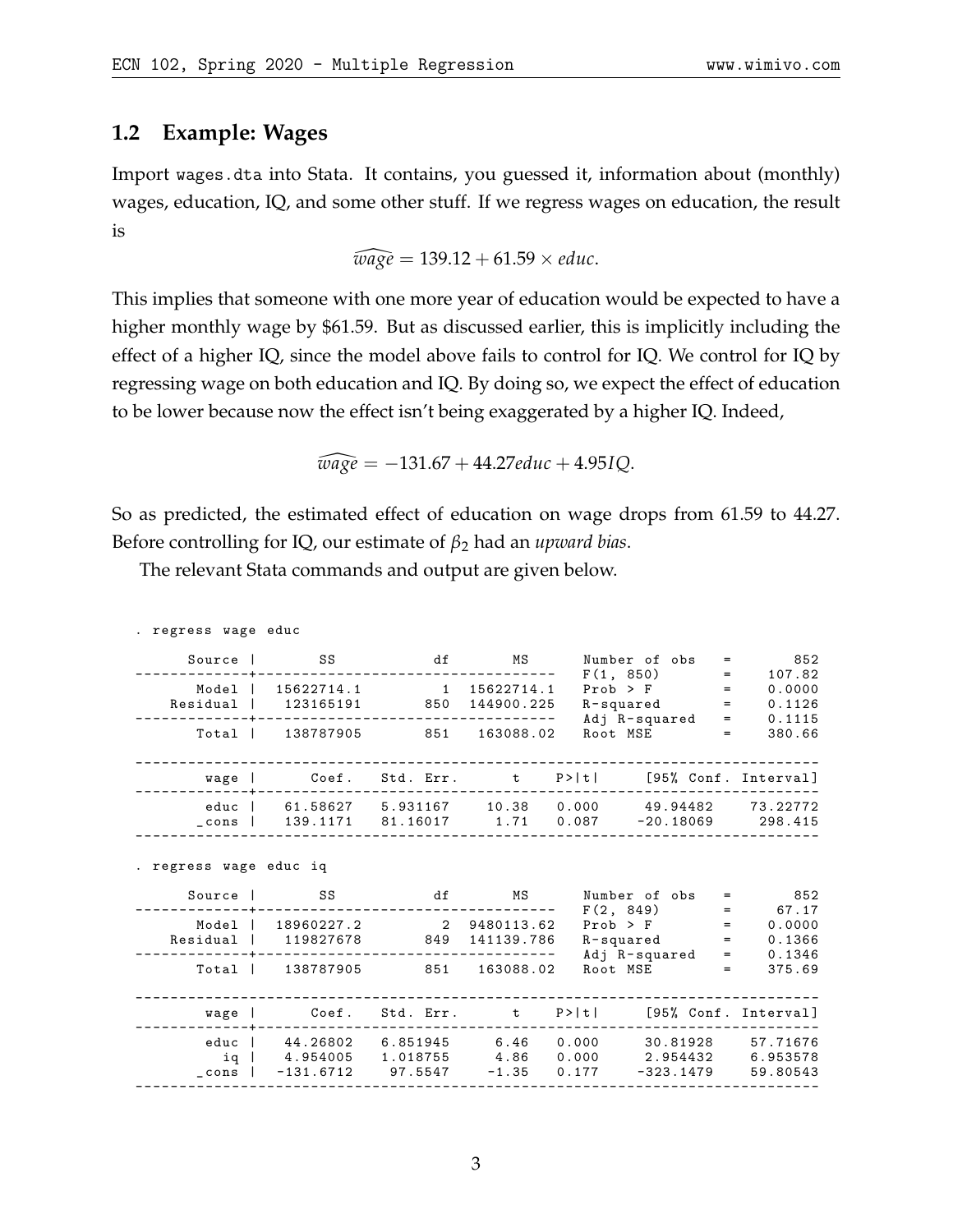### **2 Classical OLS Assumptions**

For OLS to "work" by default, we need the following conditions to hold given dependent variable *y* and the set of regressors *x*2, *x*3, . . . , *x<sup>k</sup>* . Note that we have *k* − 1 regressors because we started at *x*2. Therefore we will be estimating *k* things because we are also estimating the intercept coefficient. Hence we will have *n* − *k* degrees of freedom when we do inference.

1. **MLR1: Correct Linear Model.** The true model is linear and correctly specified as

$$
y = \beta_1 + \beta_2 x_2 + \beta_3 x_3 + \ldots + \beta_k x_k + u. \tag{1}
$$

Intuition: if we estimate a population model that's actually of a different form, then our estimates are probably garbage.

2. **MLR2: Zero Conditional Mean.** The error term has zero mean conditional upon the regressors, that is,

$$
E[u|x_2,\ldots,x_k]=0.\t\t(2)
$$

Intuition: think of the error term as being the mistake of the model. If we expect the mistake to be non-zero on average, then our model is probably garbage. This condition is equivalent to saying that *u* is uncorrelated with all of the regressors.

More technically, it allows us to go from

$$
y = \beta_1 + \beta_2 x_2 + \beta_3 x_3 + \dots + \beta_k x_k + u
$$
  

$$
E[y|x_2, \dots, x_k] = \beta_1 + \beta_2 x_2 + \beta_3 x_3 + \dots + \beta_k x_k,
$$
 (3)

the latter being the interpretation of the regression line itself (i.e. the conditional expectation of *y* given our regressors).

3. **MLR3: Homoskedasticity.** The conditional variance of the error term is constant and finite, that is,

$$
Var(u|x_2,\ldots,x_k)=\sigma_u^2<\infty.
$$
 (4)

There isn't much economic intuition here; it's mostly a technical assumption, albeit an unrealistic one, that offers a convenient starting point for rigorous analysis. In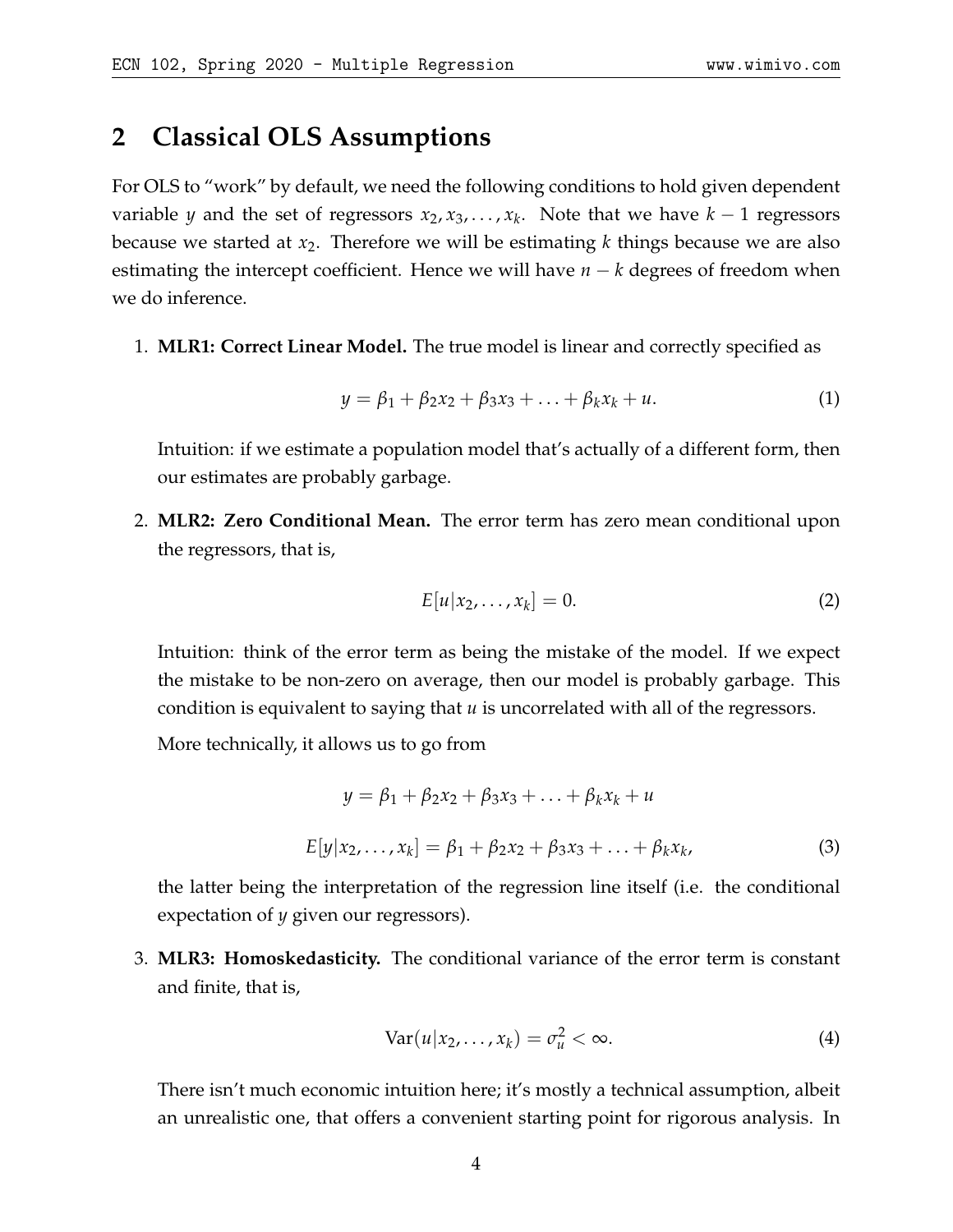practice it is violated frequently, which is not difficult to deal with (as explained later). This condition is illustrated in Figure [2.](#page-4-0)

<span id="page-4-0"></span>

FIGURE 2: The figure on the left is an example of heteroskedasticity; the right an example of homoskedasticity. The left is heteroskedastic because the variation around the regression line gets bigger as *x* increases. Good luck envisioning this in higher dimensions.

4. **MLR4: Independent Errors.** Errors for different observations are statistically independent, that is,

$$
u_i \perp u_j
$$
 whenever  $i \neq j$ .

Intuition: if model errors are correlated, then there is some underlying pattern that we are overlooking, so our results are probably garbage.

As an example of a violation, suppose we look at ECN 102 final exam scores in all of 2017; that means we're looking at ECN 102 final exam scores for three different professors. Problem is, different professors write exams of differing difficulty. Hence we would expect a lenient professor's students to do better than the regression predicts (so we'd have correlation among observations with positive *u*), and we expect a challenging professor's students to do worse than what the regression predicts (so we'd have correlation among observations with negative *u*). This is called **clustering** because each professor's final exam forms a cluster of students. (Note that students in different clusters, however, are independent from each other.)

5. **MLR5: Normality of Errors.** Errors are normally distributed with variance  $\sigma^2$ , i.e.,

$$
u_i \sim \mathcal{N}\left(0, \sigma^2\right). \tag{5}
$$

This is another technical assumption for "nice" results, explained below. In practice it can be weakened, but it is necessary for inference on small sample sizes.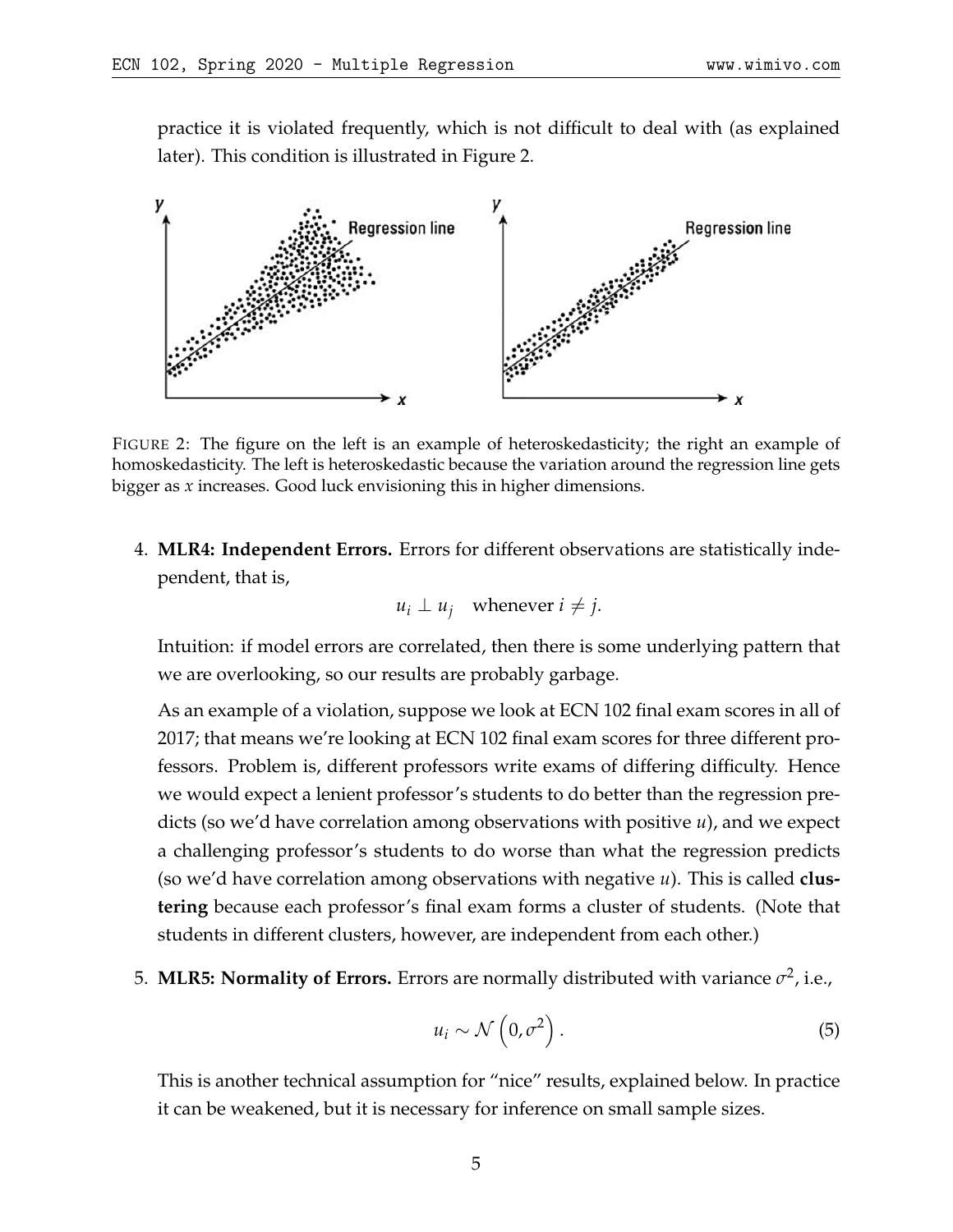6. **MLR6: No Perfect Multicollinearity.** There exists no exact linear relationship between explanatory samples. Furthermore, the number of observations must be greater than the number of explanatory variables (plus constant term), i.e.  $n \geq k$ .

Intuition: if there is such a perfect relationship between two or more regressors, then we can't "untangle" the effect of each regressor. In other words, it's like including the same regressor twice, and that redundancy breaks the OLS solution technique.

# **3 Implications of OLS Assumptions**

You can see that most of these assumptions are close analogues to the simple regression, the exception being MLR6. You will not be surprised then to learn that the implications are largely the same as well.

- Assumptions MLR1-2 imply that OLS estimates are unbiased, so that  $E[b_j] = \beta_j$ .
- Assumptions MLR1-4 imply that OLS estimates are consistent, so that  $b_j \stackrel{p}{\rightarrow} \beta_j$ as *n* → ∞. Furthermore, assumptions MLR1-4 imply that OLS is the **b**est **l**inear **u**nbiased **e**stimator, or **BLUE**. When we say "best," we mean they have the smallest standard errors and hence precision of inference is the most accurate.
- Adding MLR5 implies that OLS is the **b**est **u**nbiased **e**stimator, or **BUE**, even when compared to nonlinear methods. Furthermore, it implies that

$$
t \equiv \frac{b_j - \beta_j}{\text{se}(b_j)} \sim T(n - k)
$$

is exactly true for any *β<sup>j</sup>* , even for small samples; without MLR5 it is only approximately true if the sample size is large enough. (Therefore MLR5 is required for inference on small samples.) We are estimating *k* things, which is why we have *n* − *k* degrees of freedom.

• Assumption MLR6 is absolutely required; in the presence of perfect multicollinearity, the regression cannot be executed. Accordingly, this is usually just implicitly assumed because otherwise it's game over and we should just give up and go home. (Actually, there's usually a very easy fix for it, shown in a bit.)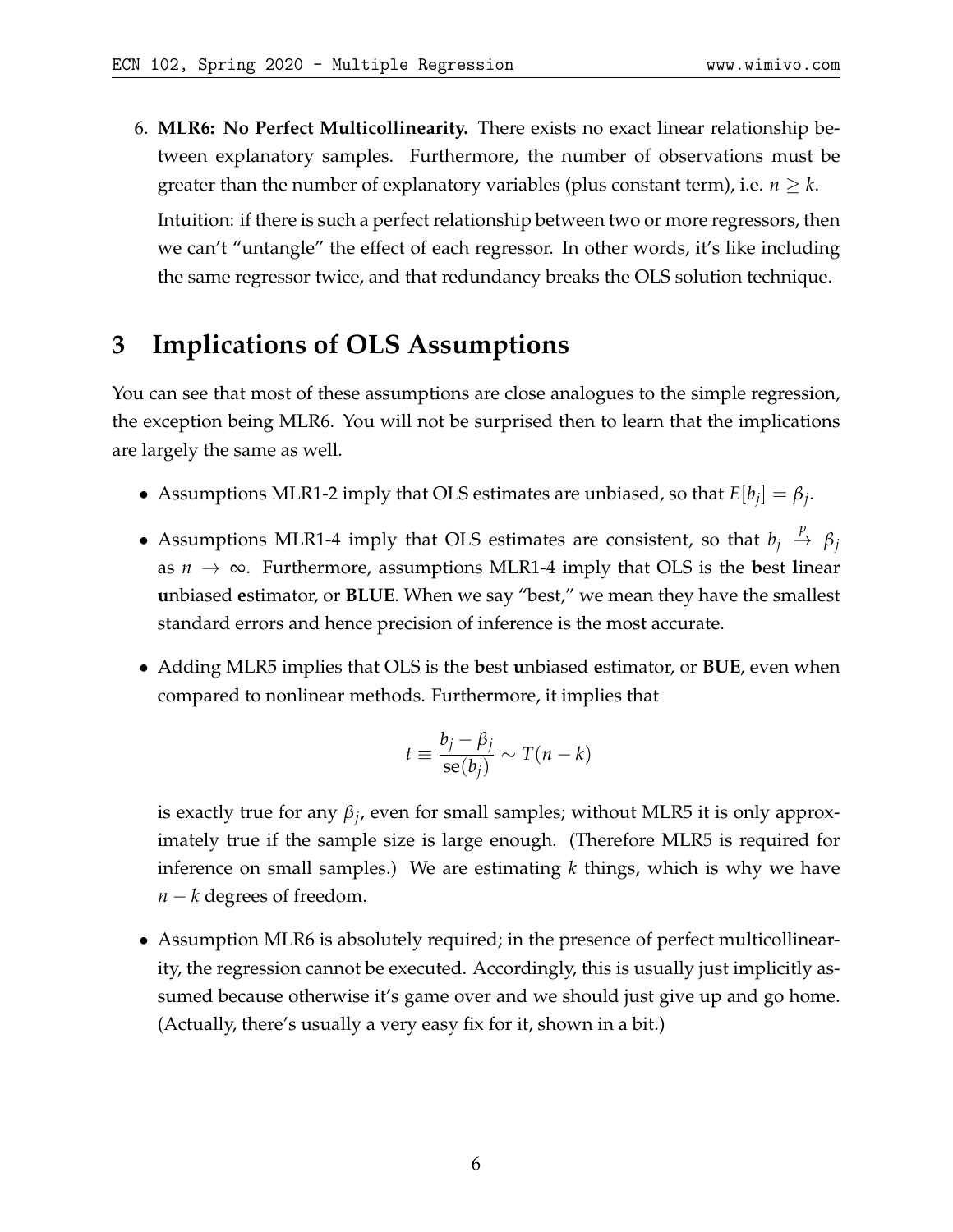### **4 Including Irrelevant Regressors**

Suppose we accidentally include some regressor  $x_\ell$  that does not explain  $y$  at all, thereby making it irrelevant. Well, because it's irrelevant, its coefficient will be  $\beta_\ell = 0$ , and therefore the population regressions

$$
y = \beta_1 + \beta_2 x_2 + \ldots + \beta_k x_k + u,
$$
  

$$
y = \beta_1 + \beta_2 x_2 + \ldots + \beta_k x_k + \beta_\ell x_\ell + u,
$$

are actually identical. So nothing is violated by including the irrelevant regressor: the results are still unbiased and consistent, provided OLS assumptions 1 and 2 hold for everything else. The problem is that OLS still has to try to estimate  $\beta_\ell$  if  $x_\ell$  is included, which is just adding noise to the estimation process. This means the regression will be less precise (i.e. higher standard errors). But you're usually better off with less precise estimates than biased ones, so most researchers err on the side of including regressors that might be irrelevant.

# **5 Multiple Regression Inference**

Under MLR1-4, the *t*-statistic regarding regressor *x<sup>j</sup>* is given by

$$
t = \frac{b_j - \beta_j}{\text{se}(b_j)},\tag{6}
$$

and it is drawn from an approximate  $T(n-k)$  distribution.Inference proceeds in the usual way. There is no rule of thumb for how large *n* needs to be for the approximation to be adequate. If MLR5 holds, then *t* is drawn from exact  $T(n - k)$  distribution.

If either MLR3 or MLR4 fail, then the typical standard errors are not valid. We can oftentimes use one of the following alternatives, however.

- vce(robust): use **heteroskedasticity-robust standard errors** if only MLR3 fails
- vce(cluster, x): use **cluster-robust standard errors** if MLR4 alone fails because of suspected clustering in variable *x*
- use **heteroskedasticity and autocorrelation-consistent (HAC) standard errors** if using time series data.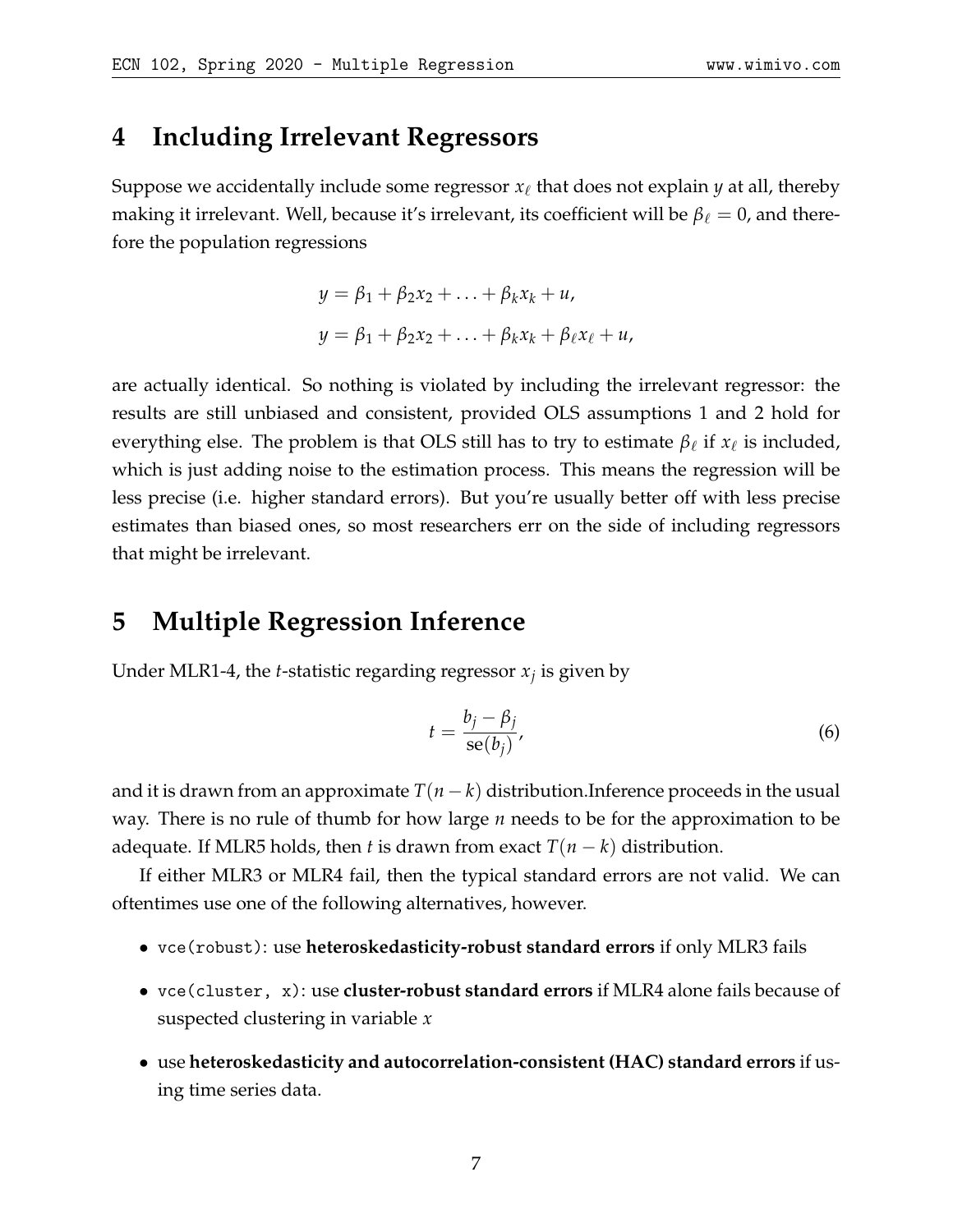Autocorrelation means the value of a variable today is correlated with its value in previous periods (e.g. GDP data). Time series is a different animal in Stata, so don't worry about the command for it.

# **6 Dummy Variables**

#### **6.1 Definition of Dummy Variable**

We might be interested in seeing how different categories affect the dependent variable. For instance, we might want to see if someone working in an urban environment earns more than someone working elsewhere. To analyze, we construct a **dummy variable** that is equal to either zero or one. An urban worker would have value *urban* = 1, and a nonurban worker would have value *urban* = 0. Accordingly, we would run the regression

$$
wage = \beta_1 + \beta_2 educ + \beta_3 IQ + \beta_4 urban + u.
$$

The coefficient  $\beta_4$ , then, would tell you the expected difference in monthly wage for an urban worker compared to a non-urban worker. Another way of thinking about it is, *β*<sup>4</sup> captures the expected change in wage if a worker moves from a non-urban environment to an urban environment, that is, if *urban* changes from 0 to 1.

### **6.2 Dummy Variable Trap**

Notice in the preceding example that there are two categories, but only one dummy variable. In general, if you have *m* categories, then you must include exactly *m* − 1 dummy variables; the category you omit is called the **reference category**. Including dummy variables for all categories results in the **dummy variable trap**, which is a source of perfect multicollinearity that breaks OLS estimation. So always use one fewer dummy than there are categories (or drop the intercept; this is less common).

Here's a silly example to illustrate why things go wrong. People become really loyal to stupid things that don't matter, for example, which brand of cola they drink.<sup>[1](#page-7-0)</sup> They either drink Coke and only Coke; or Pepsi and only Pepsi; or, for the purposes of this example, RC Cola and only RC Cola.<sup>[2](#page-7-1)</sup>

We want to see how many cavities people get from drinking a beverage that is used to

<span id="page-7-0"></span><sup>&</sup>lt;sup>1</sup>Blind taste test? People can't tell the difference.

<span id="page-7-1"></span> $2$ No one actually drinks RC Cola, do they?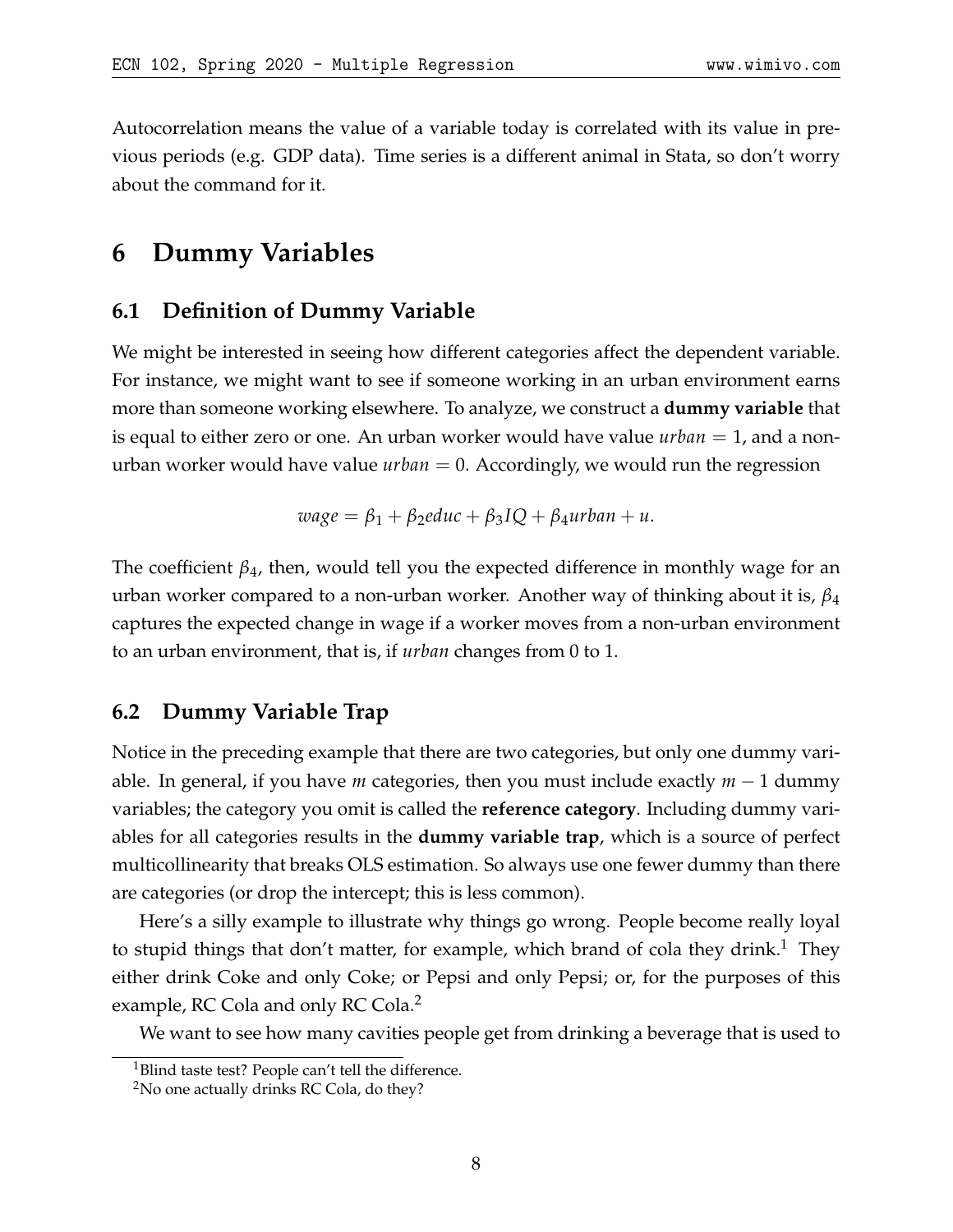remove rust from nails. We record their preference in the following manner:

*choice* = 1 if 
$$
Coke
$$
, *choice* = 2 if  $Pepsi$ , *choice* = 3 if  $RC$   $Cola$ .

Now define dummies for all categories. Let  $d_1 = 1$  for choosing Coke;  $d_2 = 1$  for choosing Pepsi; and  $d_3 = 1$  for choosing RC Cola. Then the possible values for each dummy are

$$
choice = 1 \implies d_1 = 1, d_2 = 0, d_3 = 0,
$$
  
\n
$$
choice = 2 \implies d_1 = 0, d_2 = 1, d_3 = 0,
$$
  
\n
$$
choice = 3 \implies d_1 = 0, d_2 = 0, d_3 = 1.
$$

Notice that in all three cases,  $d_1 + d_2 + d_3 = 1$ . And therefore, say,  $d_1 = 1 - d_2 - d_3$ . This is perfect multicollinearity because one of our regressors  $(d_1)$  can be perfectly explained by a linear relationship of two other regressors (*d*<sup>2</sup> and *d*3). So if we try to regress *cavities* on *d*1, *d*2, and *d*3, then OLS explodes and we're all doomed.

Except you can just remove any one of the three dummies from the regression, then all is well and well is all for all. The coefficients of the model are then seen as being *relative* to the reference category. To that end, consider the model where we omit the Coke dummy variable  $d_1$ , given by

$$
cavities = \beta_1 + \beta_2 d_2 + \beta_3 d_3 + u.
$$

Let us interpret each coefficient.

- $\beta_1$ : how many cavities are associated with being a Coke drinker (reference category);
- $\beta_2$ : how many more (or less, if negative) cavities are associated with being a Pepsi drinker instead of a Coke drinker;
- $\beta_3$ : how many more (or less, if negative) cavities are associated with being an RC Cola drinker instead of a Coke drinker.

In the case of the urban workers, *β*<sup>4</sup> captures how much higher of a wage a person receives if they work in an urban environment relative to working in a non-urban environment (the reference category).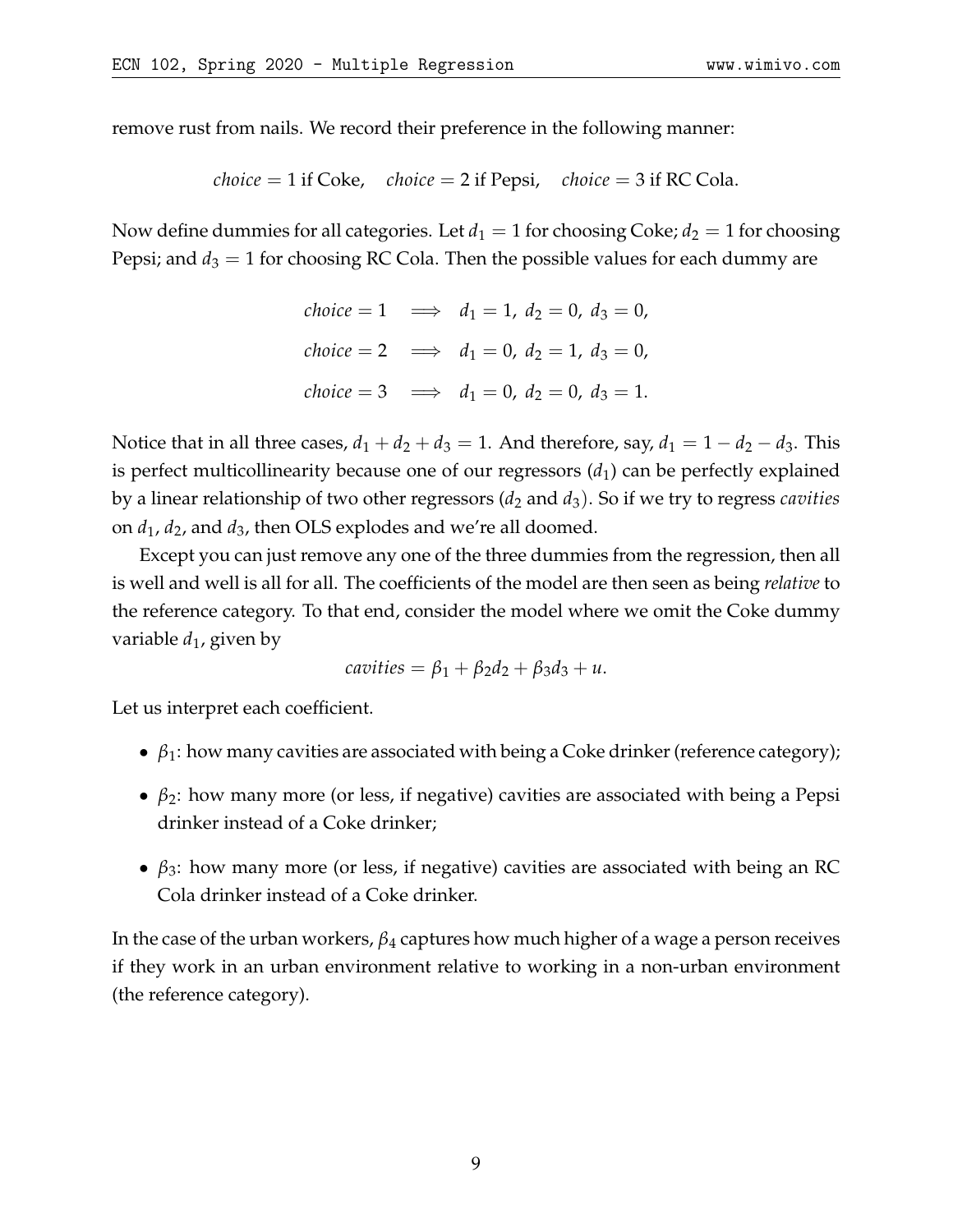### **6.3 Example: Wages**

Again using wages.dta, let us consider the regression proposed earlier,

$$
wage = \beta_1 + \beta_2 educ + \beta_3 IQ + \beta_4 urban + u.
$$

OLS estimation yields

$$
\widehat{wage} = -213.28 + 41.58 \text{e} \text{d} \text{u} \text{c} + 4.92 \text{I} \text{Q} + 169.01 \text{u} \text{r} \text{b} \text{a} \text{n}.
$$

As shown in the Stata output below, the *p*-value for *β*<sup>4</sup> indicates statistically significance, so we conclude that an urban worker is expected to earn a monthly wage \$169.01 higher than that of a non-urban worker. To account for the possibility of heteroskedasticity, I tell Stata to use heteroskedasticity-robust standard errors with the option vce(robust).

| . regress wage educ iq urban, vce (robust) |  |             |                                              |         |               |           |          |                   |  |  |  |  |
|--------------------------------------------|--|-------------|----------------------------------------------|---------|---------------|-----------|----------|-------------------|--|--|--|--|
| Linear regression                          |  |             |                                              |         | Number of obs |           | $=$      | 852               |  |  |  |  |
|                                            |  |             |                                              |         | F(3, 848)     |           | $\equiv$ | 53.41             |  |  |  |  |
|                                            |  |             |                                              |         | $Prob$ > $F$  |           | $=$      | 0.0000            |  |  |  |  |
|                                            |  |             |                                              |         | $R$ -squared  |           | $=$      | 0.1719            |  |  |  |  |
|                                            |  |             |                                              |         | Root MSE      |           | $=$      | 368.15            |  |  |  |  |
|                                            |  |             |                                              |         |               |           |          |                   |  |  |  |  |
|                                            |  |             |                                              |         |               |           |          |                   |  |  |  |  |
|                                            |  |             | Robust                                       |         |               |           |          |                   |  |  |  |  |
| wage                                       |  |             | Coef. Std. Err. t P> t  [95% Conf. Interval] |         |               |           |          |                   |  |  |  |  |
|                                            |  |             |                                              |         |               |           |          |                   |  |  |  |  |
| educ                                       |  | 41.58144    | 6.793912                                     | 6.12    | 0.000         |           | 28.24658 | 54.91629          |  |  |  |  |
| ig                                         |  |             | 4.919558 .944874                             | 5.21    | 0.000         |           |          | 3.064992 6.774124 |  |  |  |  |
| urban 1                                    |  |             | 169.0137 26.54763                            | 6.37    | 0.000         |           | 116.907  | 221.1205          |  |  |  |  |
| _cons                                      |  | $-213.2816$ | 95.91454                                     | $-2.22$ | 0.026         | -401.5393 |          | $-25.02381$       |  |  |  |  |
|                                            |  |             |                                              |         |               |           |          |                   |  |  |  |  |

# **7 Interactions**

### **7.1 Marginal Effects**

When we have multiple regressors, we might be interested in how they, um, interact with each other when it comes to explaining the dependent variable. A regression with interactions will look something like

$$
y = \beta_1 + \beta_2 x + \beta_3 z + \beta_4 x z + u \implies \hat{y} = b_1 + b_2 x + b_3 z + b_4 x z,
$$